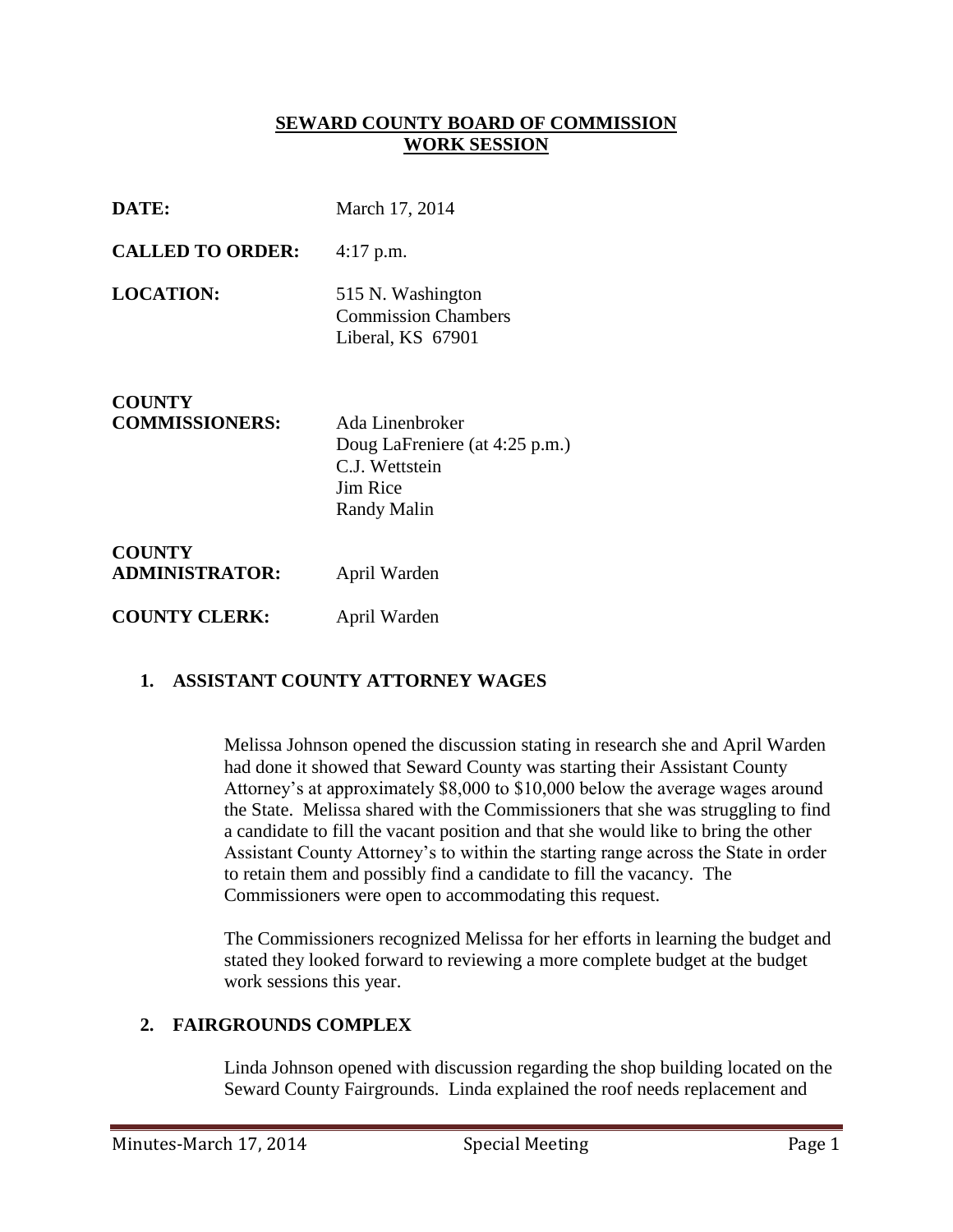after bidding the options they had it was recommended they look into replacing the shop with a metal building. The shop building is located on the north end of the grandstands. Linda did bring different pricing options for the Commissioners to review for building options.

The Commissioners continued discussion regarding the dilapidated hog barns located on the fairgrounds and suggested that staff measure the current hog barns and while pricing buildings price the replacement of the hog barn with a metal building as well. Commissioners discussed the funding they had sat aside of \$50,000 from 2013 funds and \$50,000 from 2014 for youth projects. This barn would be utilized for the 4-H programs as well as livestock shows and fair use.

Commissioners requested that Linda review her CIP plan and determine what was needed to stay on the plan and what could be removed.

## THE WORK SESSION **ADJORNED AT 5:20 P.M.** FOR THE REGULARLY SCHEDULED COMMISSION MEETING AND WILL BE RESUMED AT THE CONCLUSION OF THE REGULARLY SCHEDULED COMMISSION MEETING.

# **CALLED TO ORDER: 7:10 p.m.**

# **3. VIDEO STREAMING PROJECT**

Mark Rohlf opened discussion regarding the Video Streaming Project that he and Vanessa Reever had presented to the Commission as part of their Certified Public Management Program Project. Commissioners agreed that after reviewing year end numbers and setting aside money in the 2014 budget for this project it should be placed on the next meeting agenda for action to be taken.

# **4. CIC SOFTWARE**

April Warden and Mark Rohlf discussed the CIC software with the Commission stating they felt a decision needed to be made as to whether or not the County intends to move forward with a conversion to the PC Based software. This item has been planned for and money set aside for the past three years to complete this purchase.

April Warden stated there seems to be split reactions to the move to a PC Based system with some seeing the necessity to change and others resisting the change from the AS400.

The Commissioners agreed a decision needs to be made and they would like a recommendation. They agreed that having money set aside in reserves for such a project, if we are not going to follow through, is not responsible fiscally.